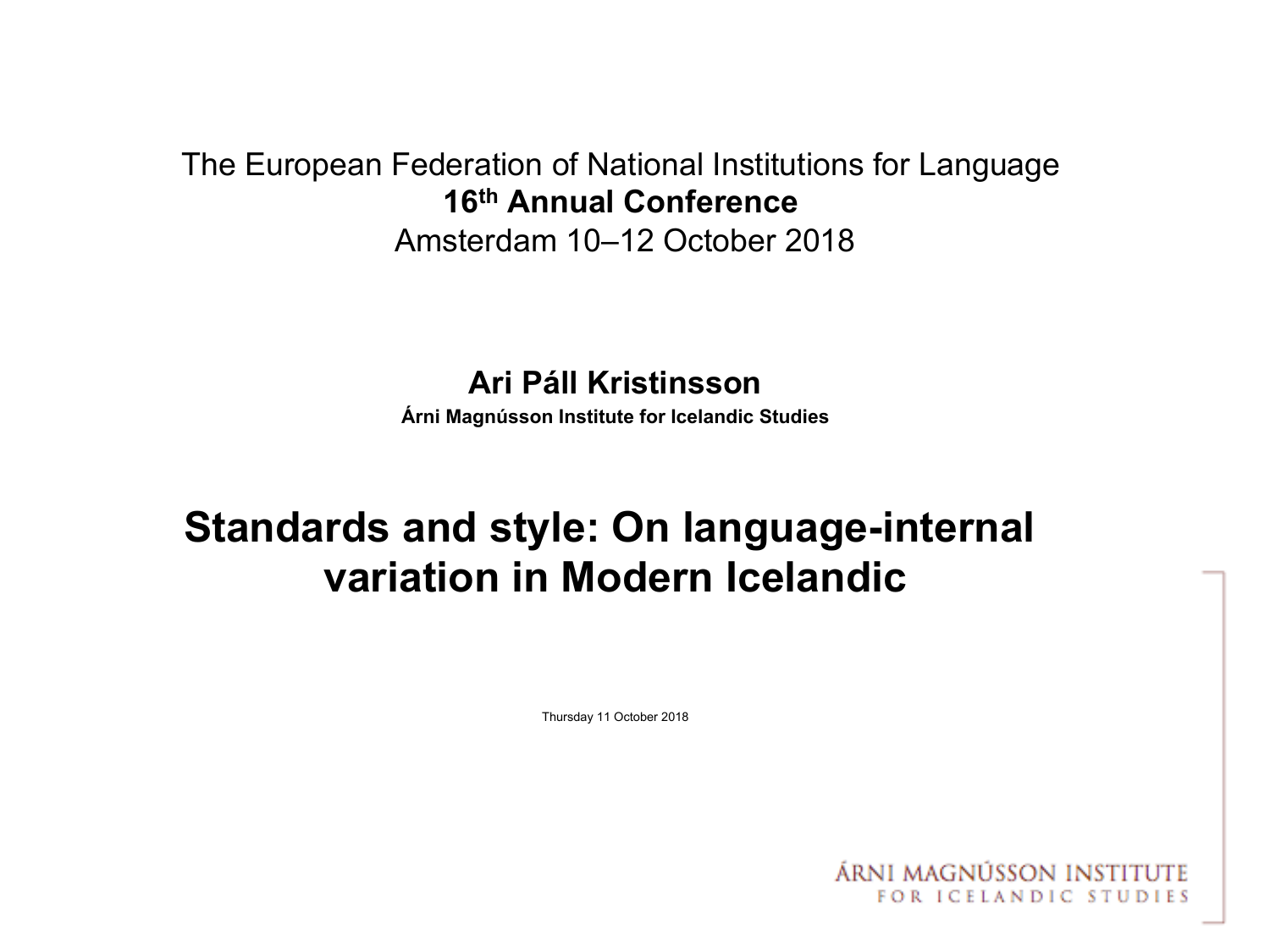#### **Abstract**

While Icelandic is often described as relatively homogeneous as concerns linguistic forms, in geographical as well as social terms, investigations have indeed revealed patterns of grammatical and lexical variation in language use which correlate with factors such as age, education, and, in particular, with different communication settings, such as planned vs. less planned texts, formal/informal, different styles of written and spoken language, and standard vs. non-standard use. There are also recent studies into speaker evaluation of texts in different styles, and of attitudes to speakers of foreign-accented Icelandic. I intend to report on a few of these studies, in order to throw light on language-internal variation in Icelandic, and discuss some potential language policy implications.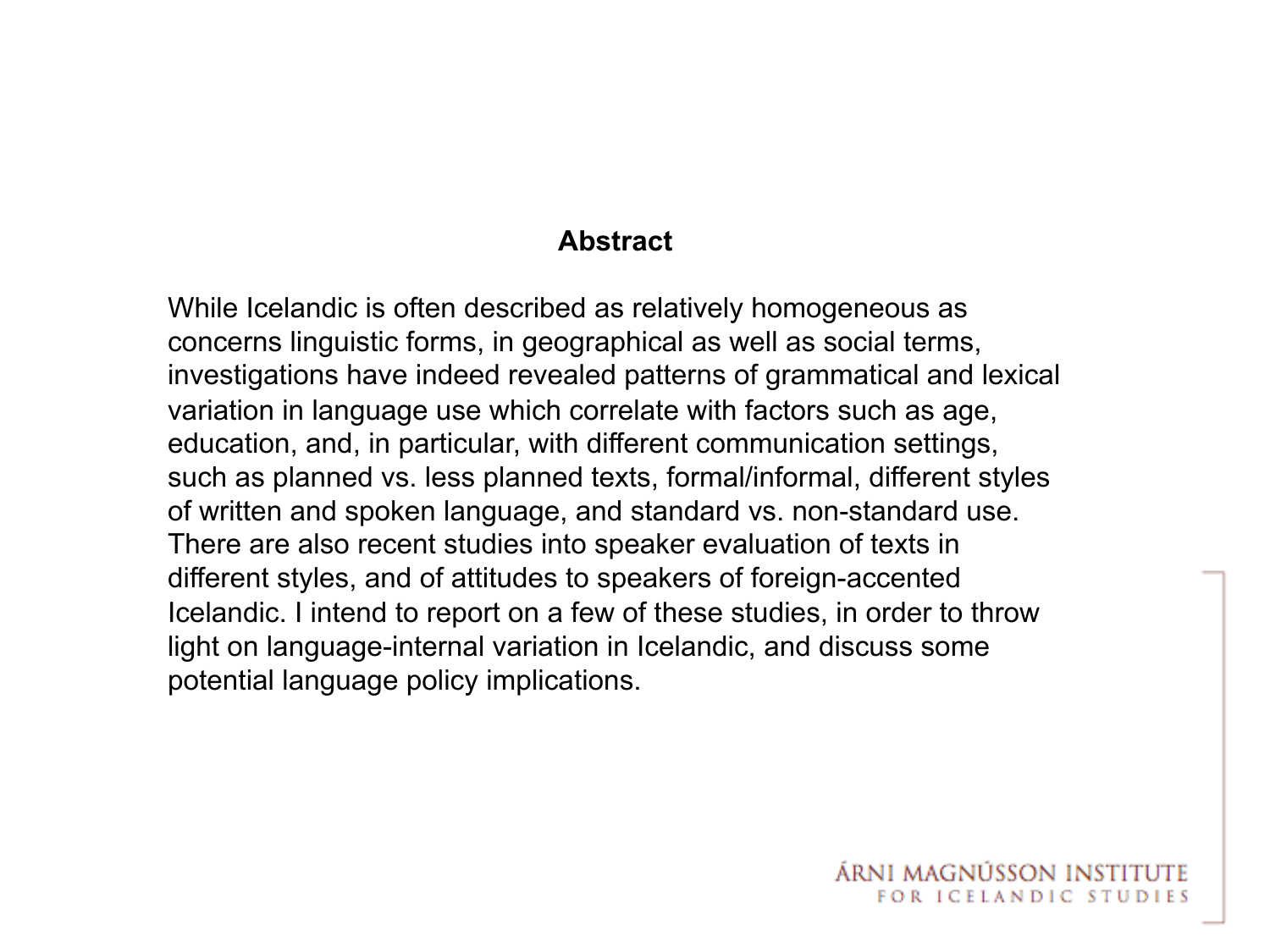### **Introduction**

•a single variety of Icelandic (in Iceland)

•some internal variation:

- $\checkmark$  phonetics
- $\checkmark$  (morpho)syntax
- $\checkmark$  style, lexicon
- $\cdot$ forms  $\sim$  norms

•planned… vs. less planned…

•implications for lg. policy: lg. beliefs, corpus management

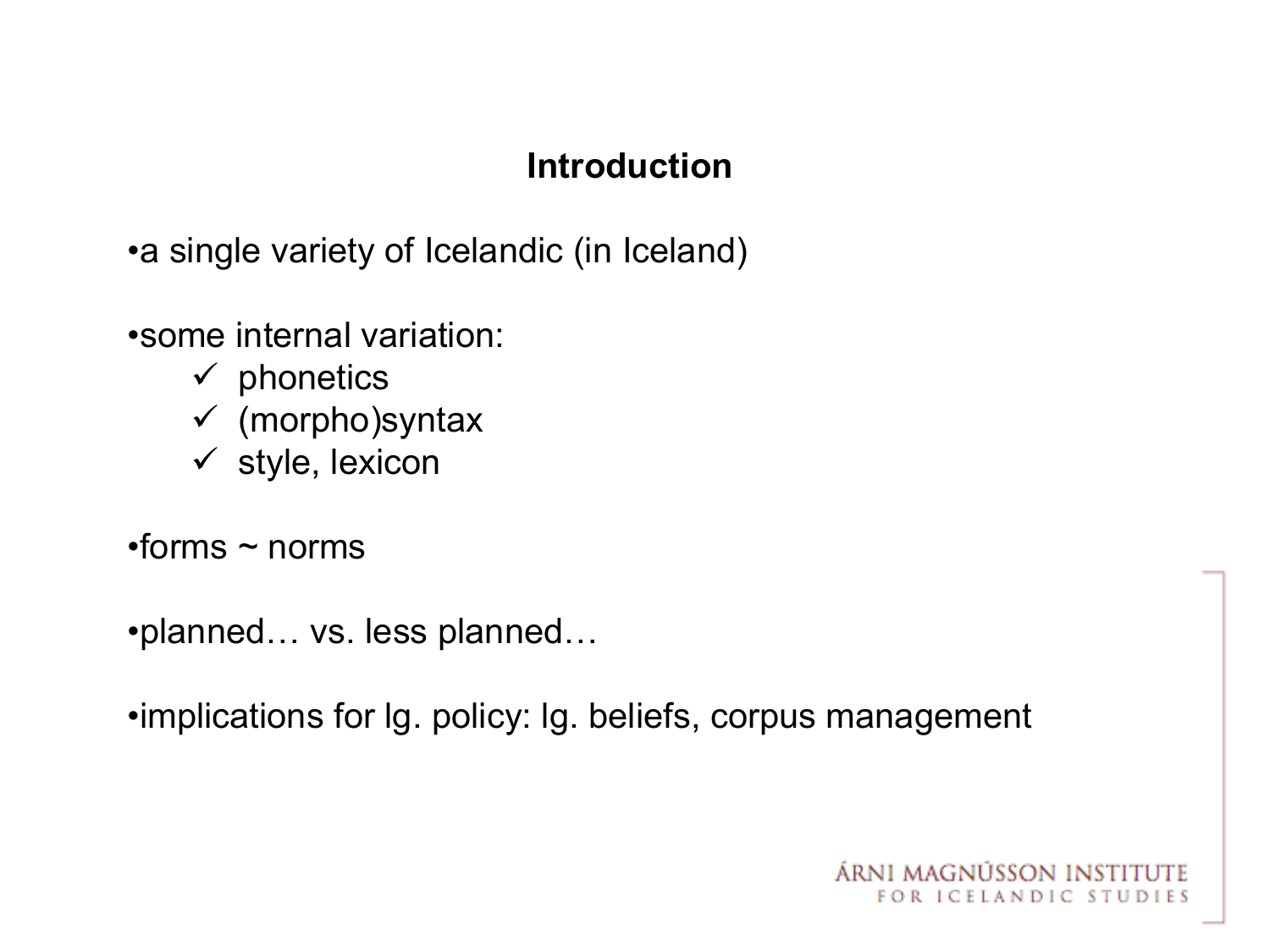## **Phonetics**

•Björn Guðfinnsson (1946, 1947)

•changes 1940s–1980s (e.g. Thráinsson & Árnason 1992)

•hard speech (Northern accent) *vs.* soft speech (Southern accent)

•awareness

•stereotyping

ÁRNI MAGNÚSSON INSTI FOR ICELANDIC STUDIES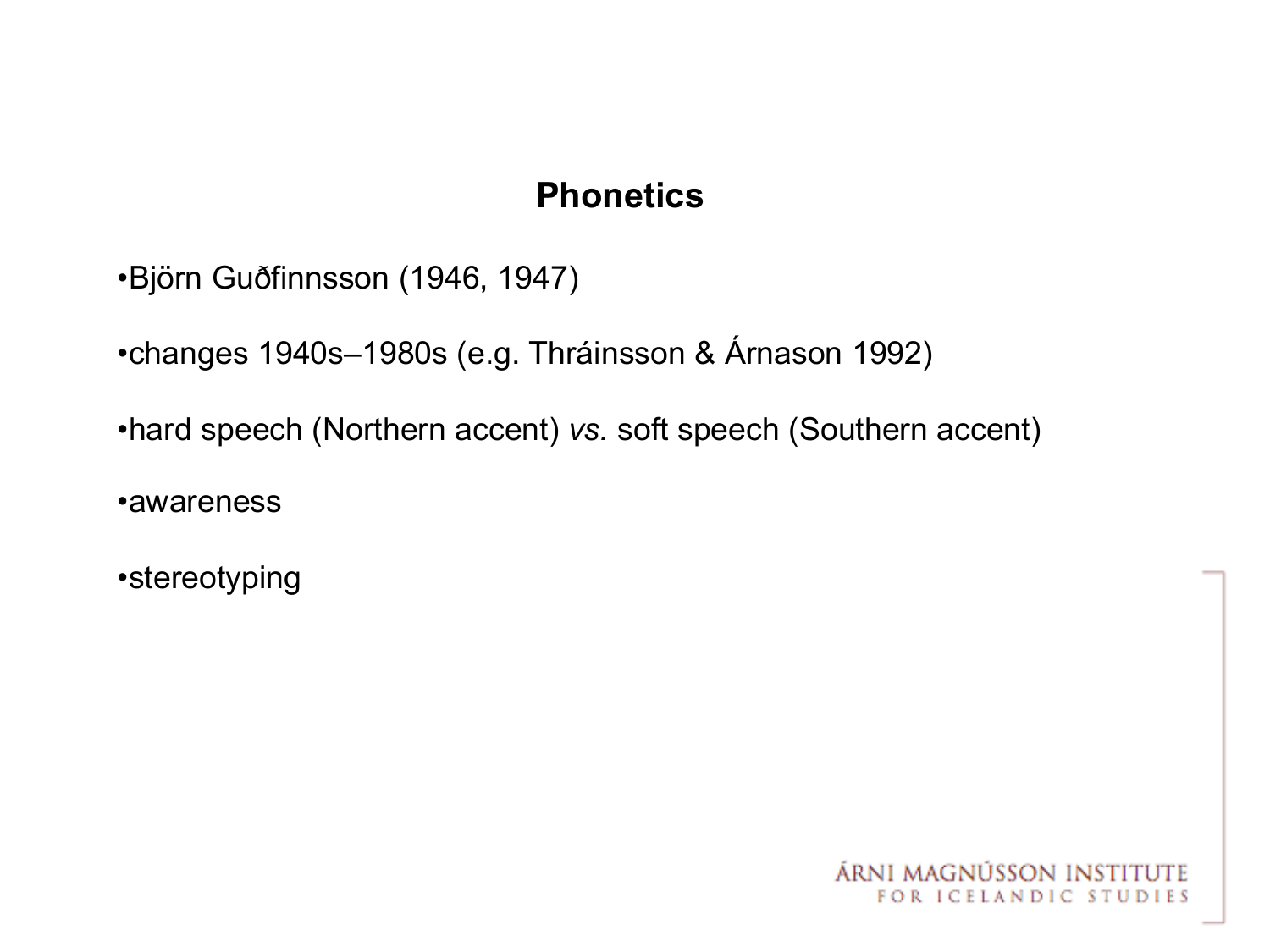```
Intervocalic /p,t,k/
```
[ph, t h,kh] "hard speech" / *láta* / [ lau:tha ] 'let' [p, t, k] "soft speech" / *láta* / [ lau:ta ] 'let'

Word-initial /p,t,k/ /tala/ [tha:la] 'speak' (no variation)

```
•Guðfinnsson (1946): 
soft speech = 92% of Reykjavik children (10-13 years)
```
•Guðfinnsson (1947): pupils throughout the country should be taught to use hard speech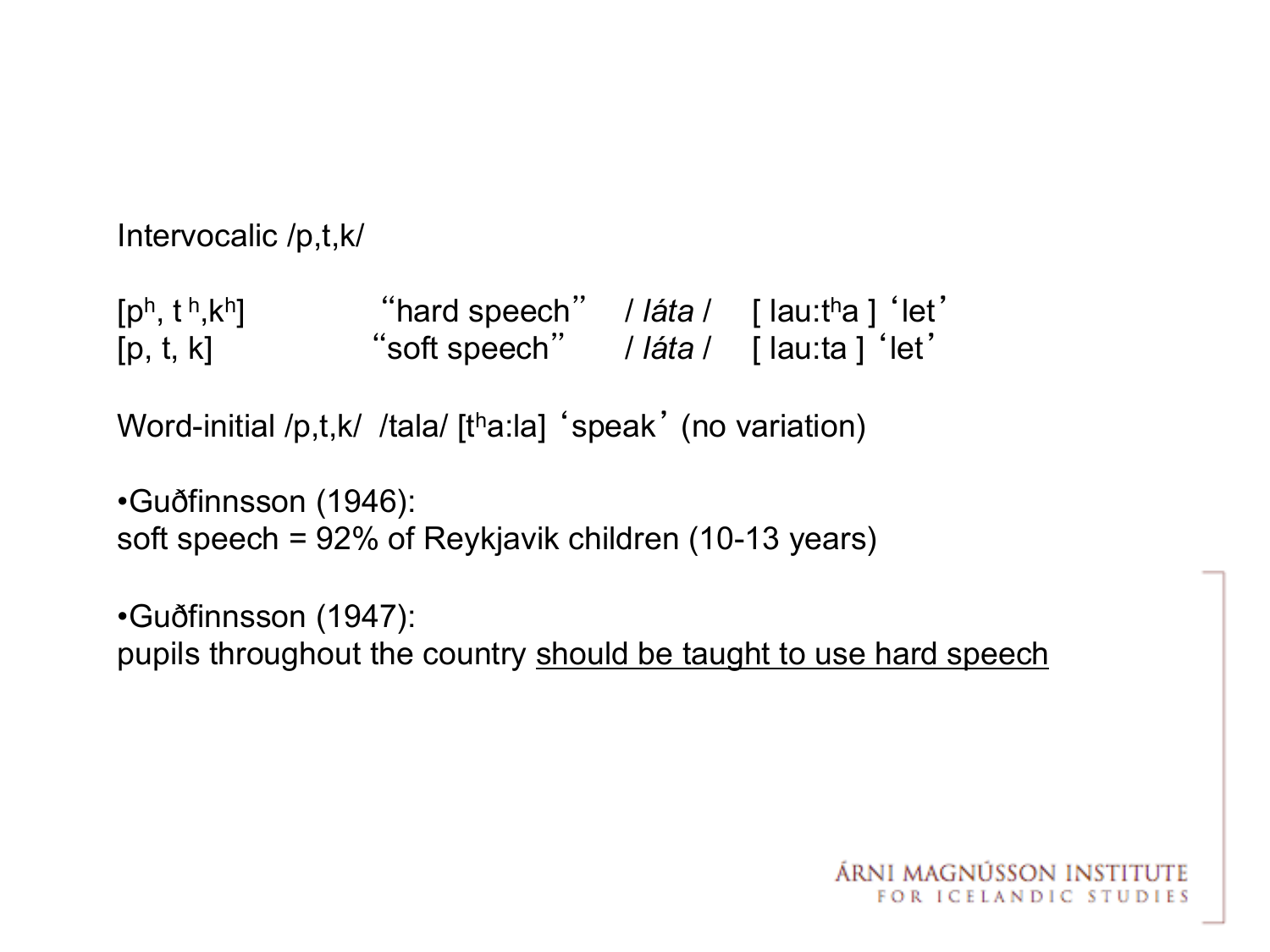"nú á síðustu árum hefur verið allmikil tízka linmæltra manna, fullorðinna, hér í höfuðstaðnum að reyna að *temja sér harðan framburð*, og þekki ég ýmis dæmi þess, að þeir hinir sömu menn *leitast við að hafa áhrif á framburð barna sinna*"

"in recent years it has become quite customary among soft speechadults here in the capitol to try *to aquire hard speech*, and I know that a number of them *try to influence the pronunciation of their children*"

(Guðfinnsson **1946**:159 (his italics), transl. APK)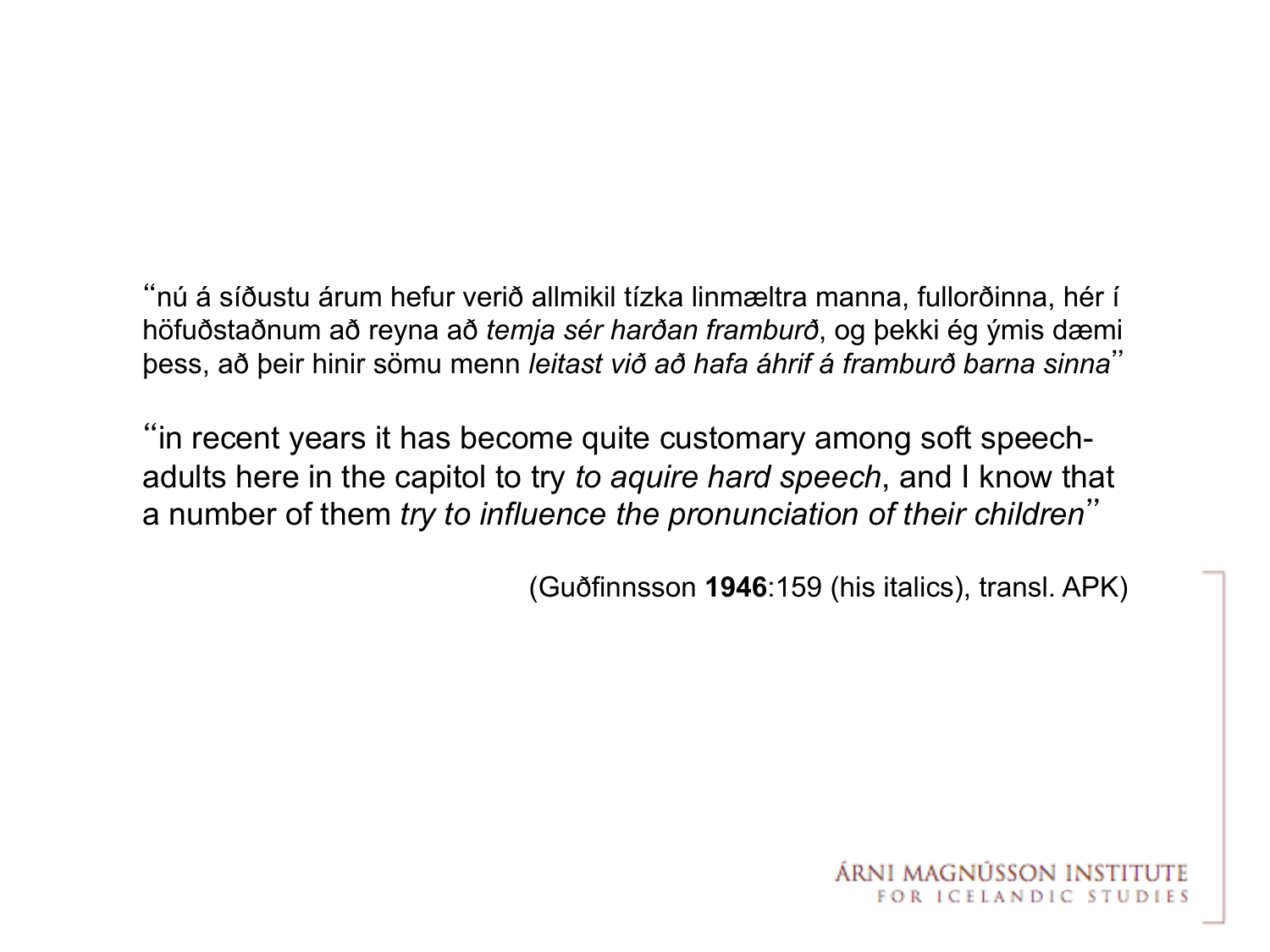"hard"  $\sim$  formal  $\dots$ "soft" ~ informal …

**Attitudes**, recent studies:

(Margrét Guðmundsdóttir, Kristín Ingibjörg Hlynsdóttir 2016, 2018)

people from all over Iceland:

hard speech more *beautiful* 

hard speech more *attractive* (matched guise)

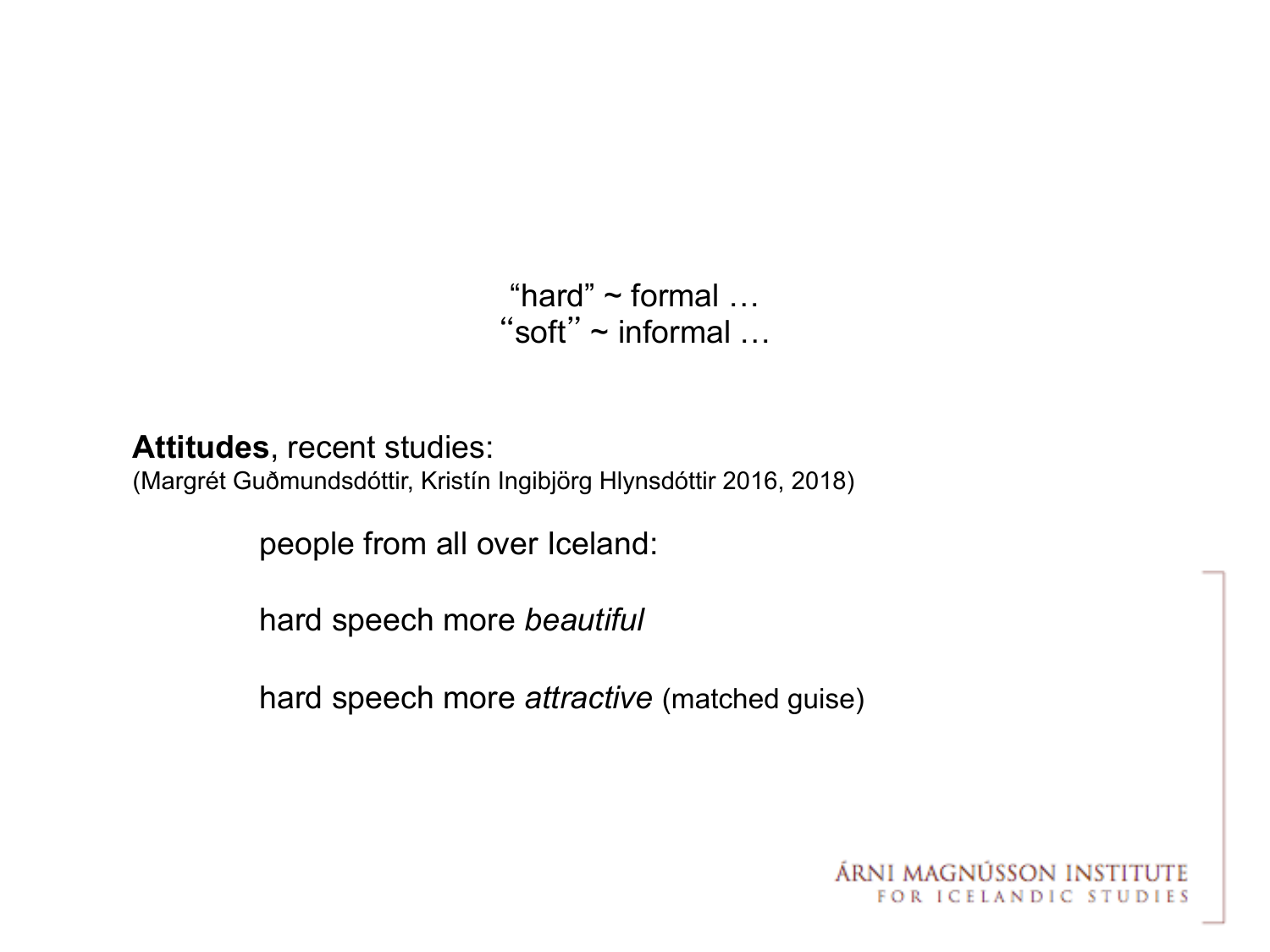immigrants 10% of population

### **Attitudes to foreign accents**

verbal guise (Bade 2018):

accents perceived as "Western" (American, German, Danish)

preferred to

accents perceived as Eastern European & Asian

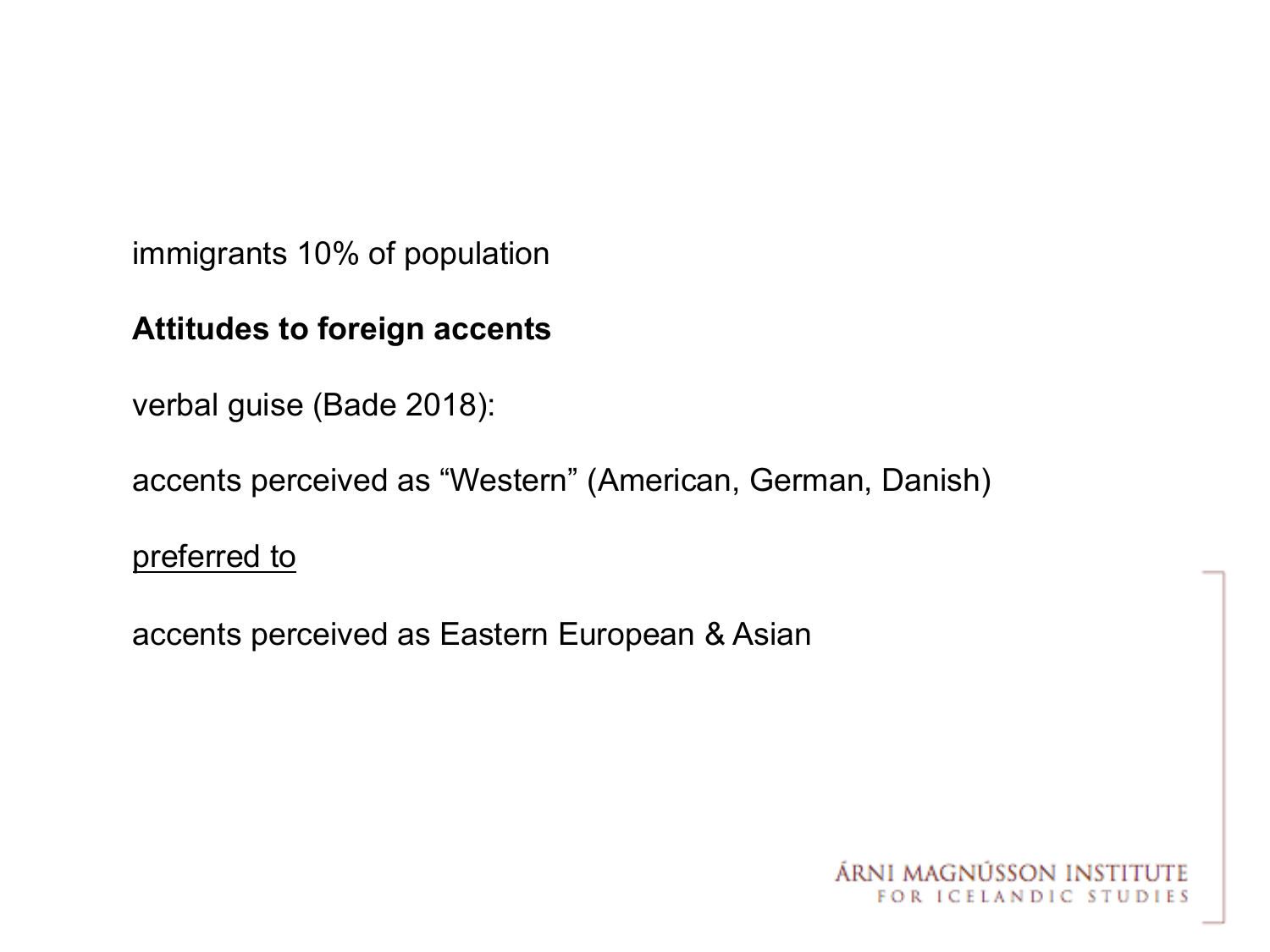## **Morphosyntax**

•normative attitudes

•"dative sickness"

•folk-linguistic observations

#### **standard**

*Hana langar í ís* She-ACCUSATIVE wants ice cream 'she wants some ice cream' vs. **non-standard**

*Henni langar í ís* She-DATIVE wants ice cream 'she wants some ice cream'

#### **standard**

*Henni þykir góður ís* (She-DATIVE considers good ice cream = 'she likes ice cream') *Henni finnst góður ís* (She-DATIVE feels good ice cream = 'she likes ice cream')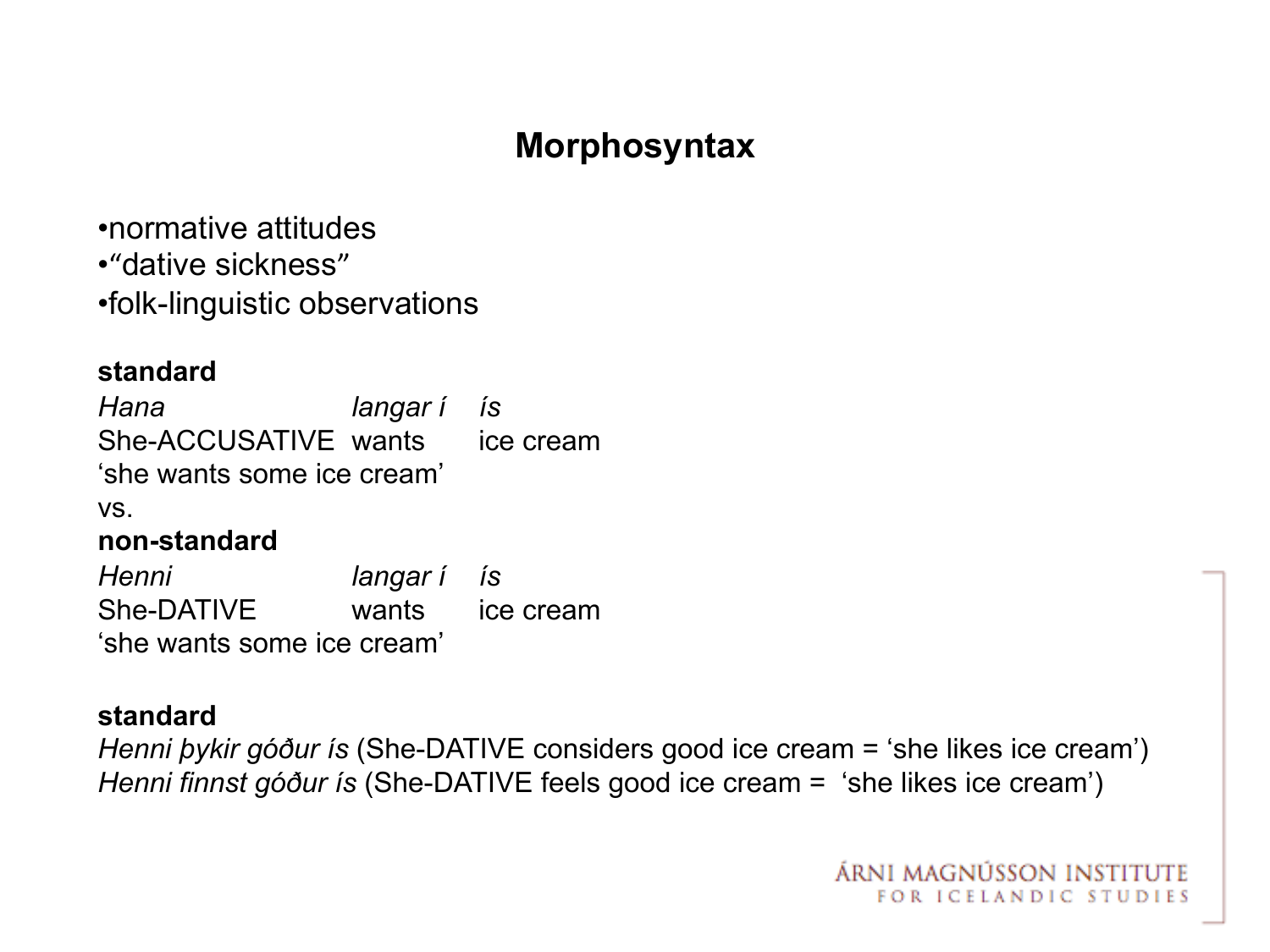"dative sickness" more frequent:

- o younger
- o less well educated mothers
- o countryside
- o eastern Reykjavik suburbs

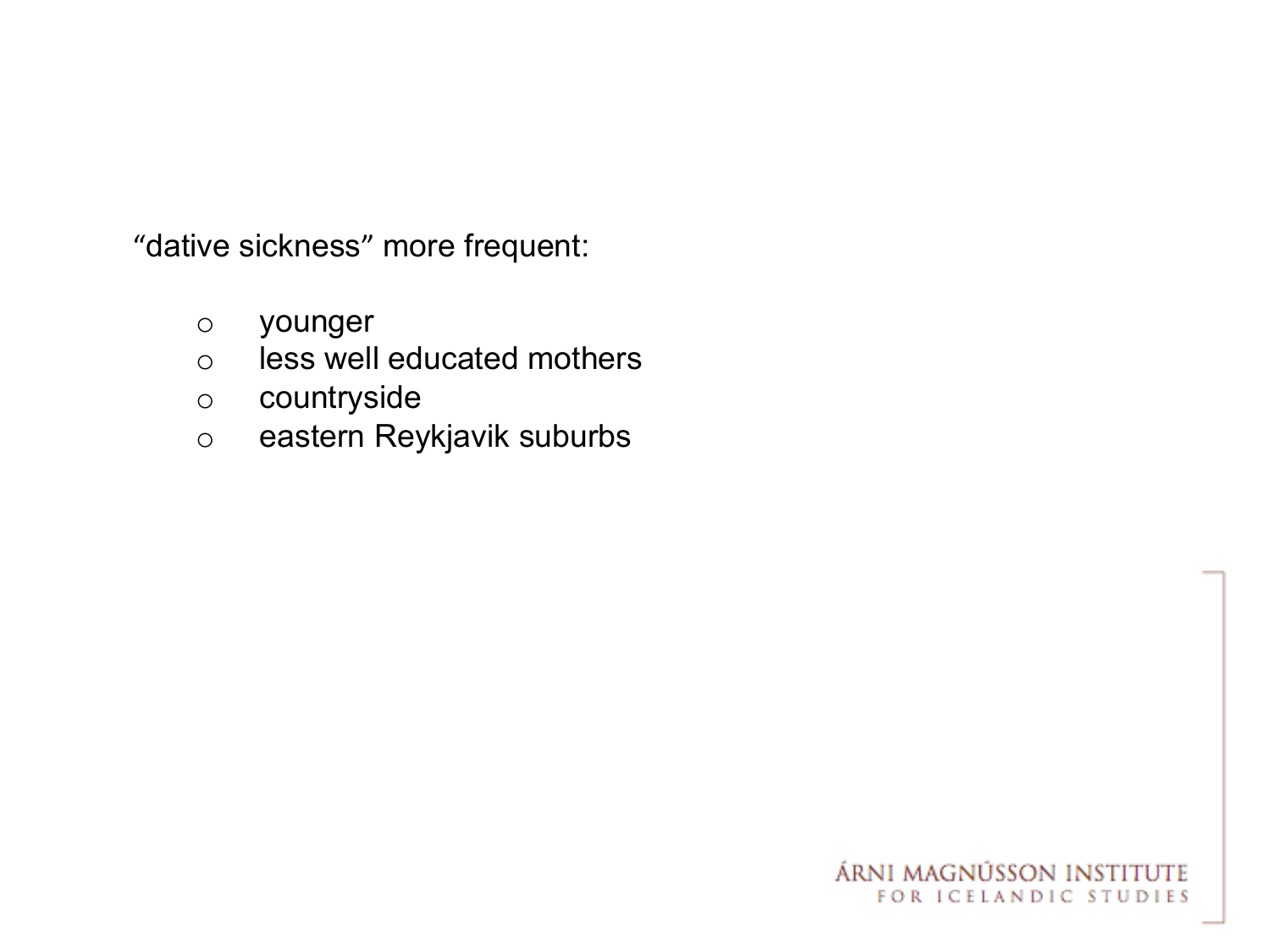#### **Standard, traditional:**

Hann býr enn hjá foreldrum sínum ("He lives still with parents his") 'He is still living at his parents' house'

#### **Non-standard, innovation:**

Hann er enn að búa hjá foreldrum sínum ("He is still to live with parents his") 'He is still living at his parents' house'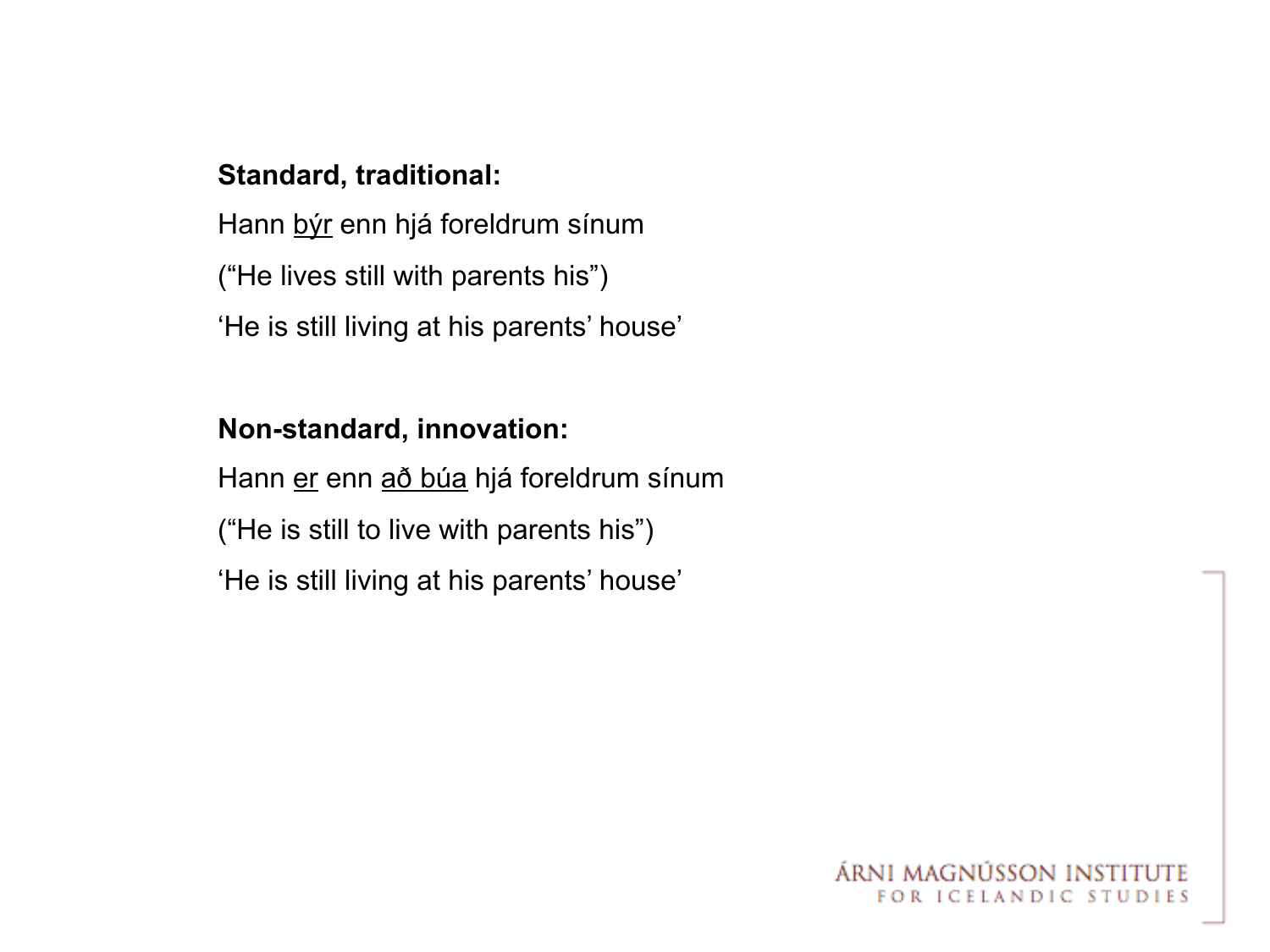### **Style, lexicon**

•Written, planned, formal…

•Spoken, less planned, informal…

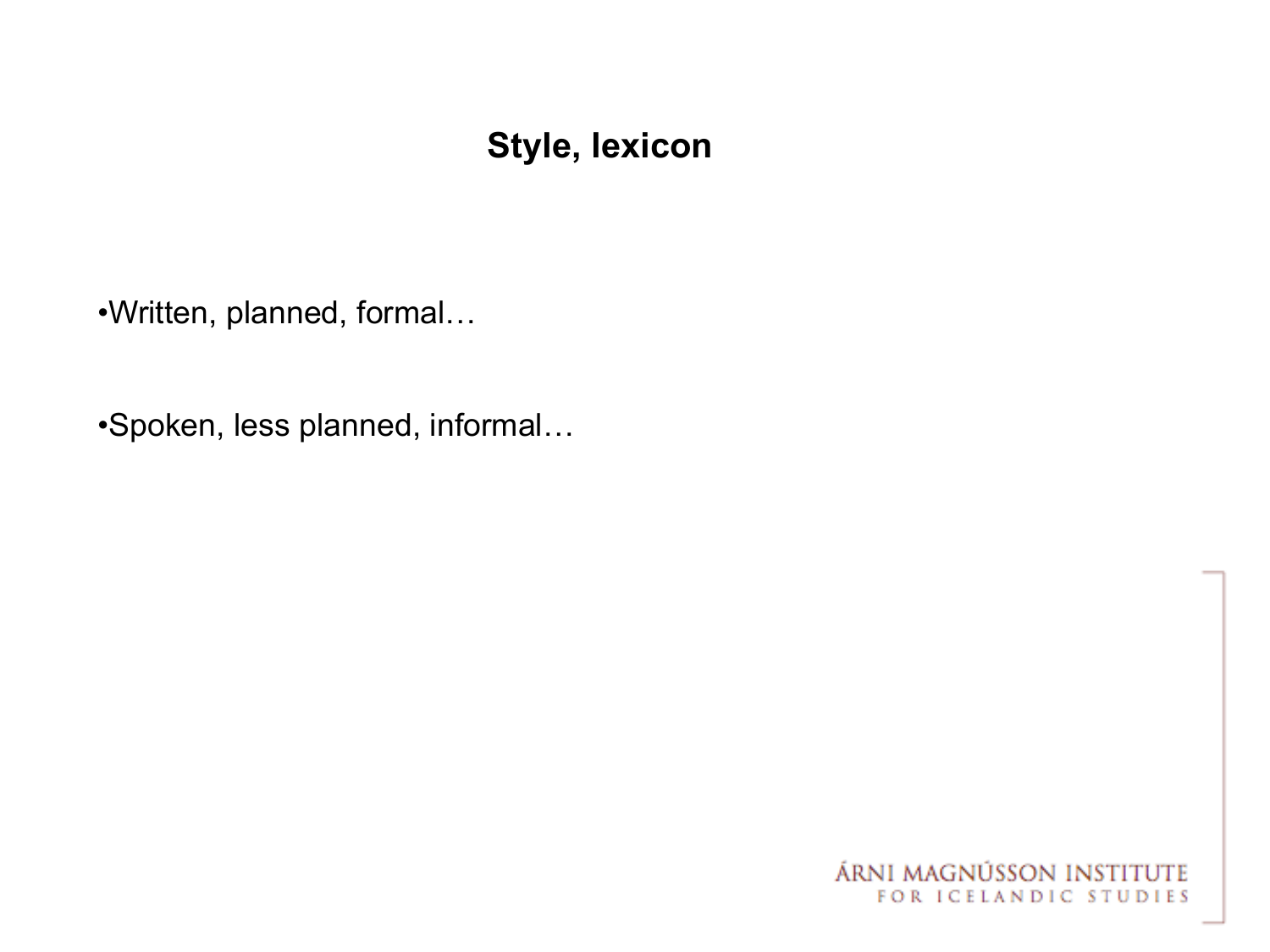#### *Example*

Scripted radio news vs. unscripted radio talk shows (Kristinsson 2009)

For example: choice of relative clause conjunction: *sem vs. sem að*

q *sem*  q *any text* 

q *sem að*  q *only in unscripted radio talk* 

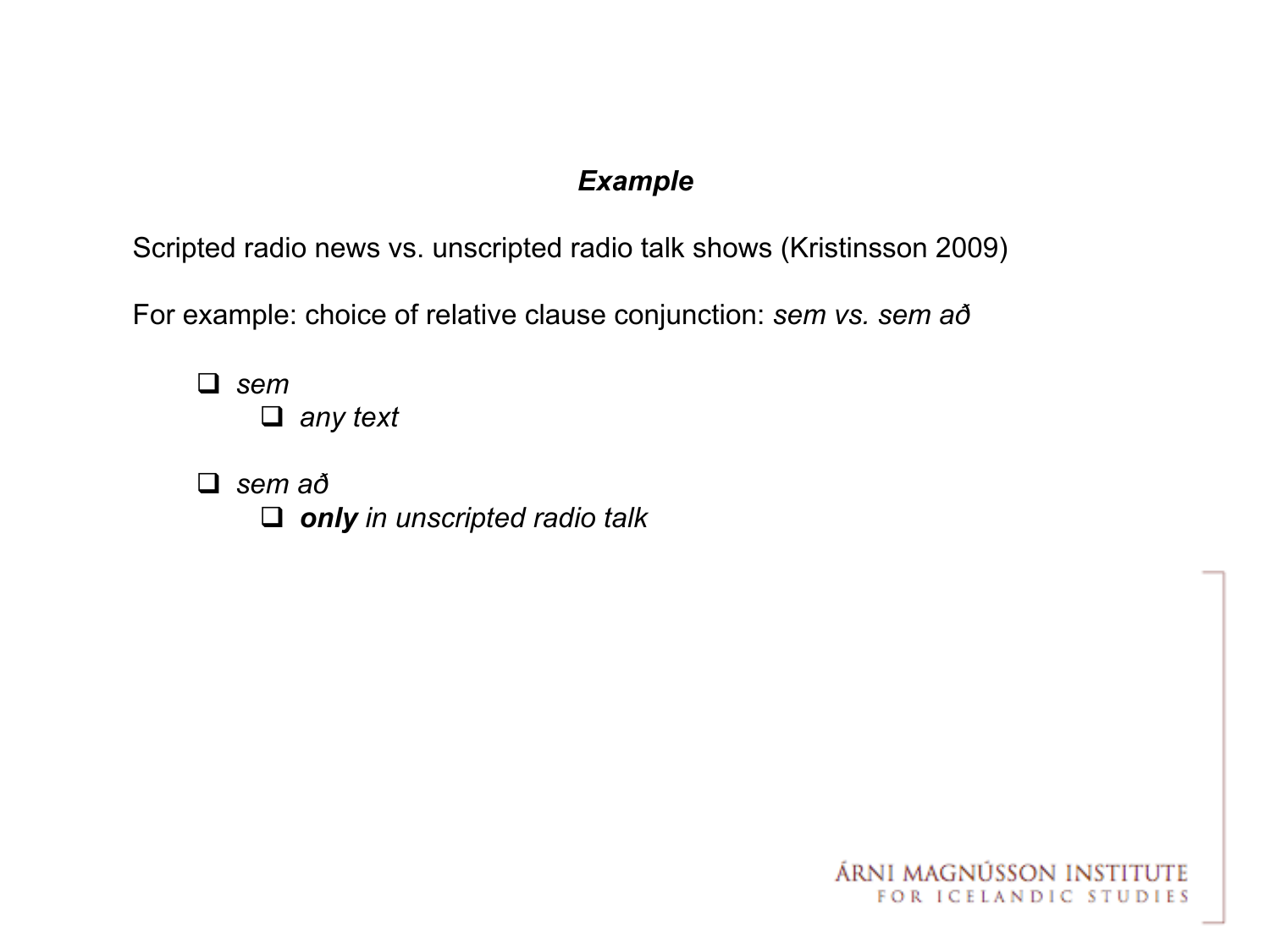#### **Frequency of borrowings**

Negative correlation with "formal~planned~written…"

#### *Example*

*dánlóda* 'download' ~ *hlaða niður* (calque, "load down") *junk food* ~ *ruslfæði* (calque, "garbage + food") *hacker* ~ *hakkari* (phonologically, orthographically and morphologically adapted)

•the more formal situations and texts require avoiding foreignisms Qualitative investigation (Óladóttir 2009)

•borrowings (particularly if less adapted) not appropriate for textbooks, printed reports, newspapers; younger participants (18-21 years) more OK with borrowings in Facebook & blogs (Kristinsson & Hilmarsson-Dunn 2013, 2015)